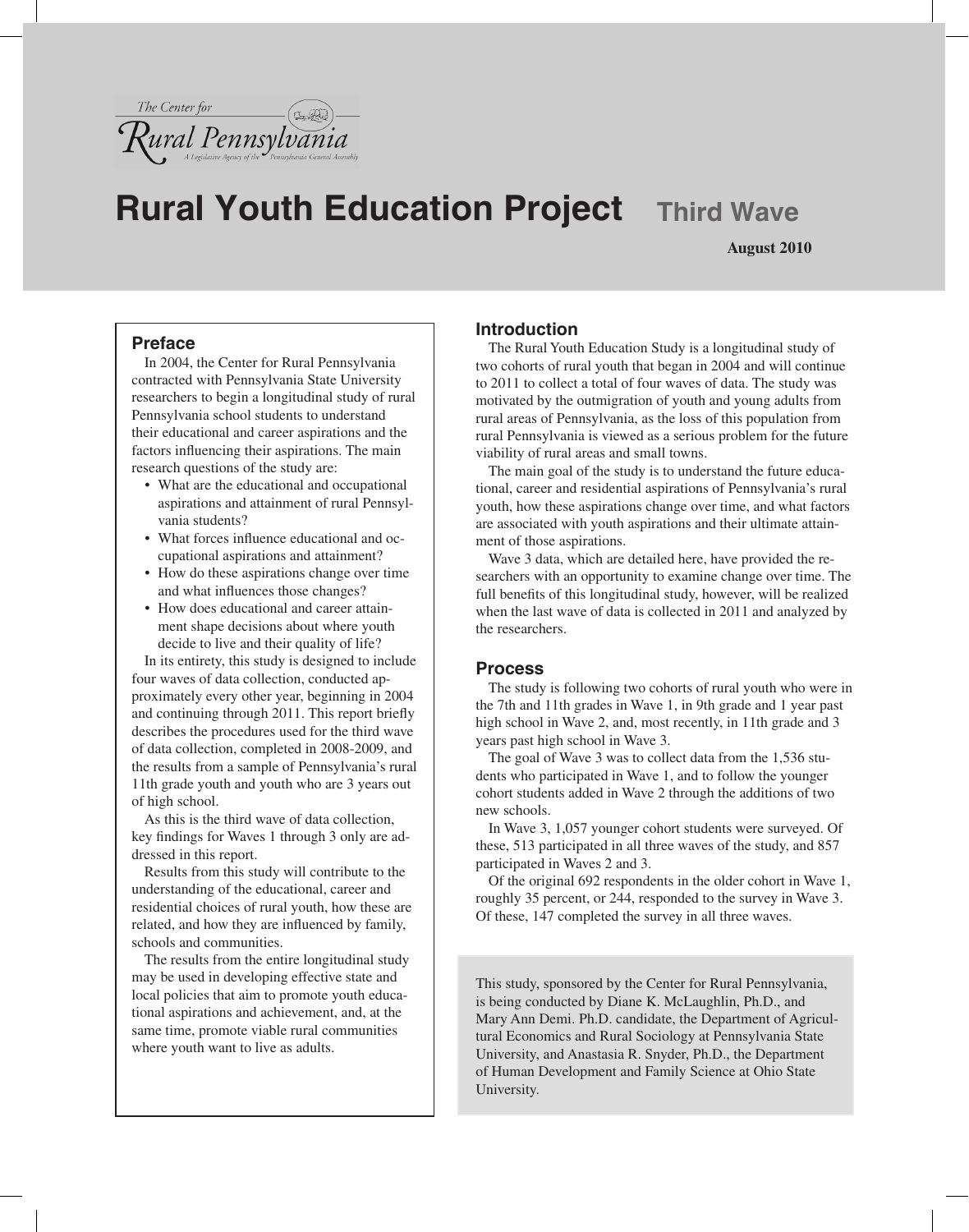|                                                                                                     |                 | Cross-sectional<br>(Wave 3 only);<br>$N = 1,057$<br>weighted | Panel 1 to 3<br>(responded in Waves<br>1, 2 and 3); N=513<br>un-weighted | Panel 2 to 3<br>(responded<br>Waves 2 & 3);<br>N=857 weighted |
|-----------------------------------------------------------------------------------------------------|-----------------|--------------------------------------------------------------|--------------------------------------------------------------------------|---------------------------------------------------------------|
| Educational Aspirations - percentage who aspire to:                                                 |                 |                                                              |                                                                          |                                                               |
| High school or less                                                                                 |                 | $\overline{11}$                                              | $\overline{11}$                                                          | $\overline{12}$                                               |
| Vo-technical training or 2-year college                                                             |                 | 22                                                           | 21                                                                       | 23                                                            |
| 4-year college or more                                                                              | 67              |                                                              | 68                                                                       | 65                                                            |
| Occupational Aspirations - percentage who aspire to:                                                |                 |                                                              |                                                                          |                                                               |
| Professional or managerial                                                                          |                 | 59                                                           | 59                                                                       | 58                                                            |
| Service or technical                                                                                |                 | 12                                                           | 11                                                                       | 12                                                            |
| Labor and production                                                                                |                 | 11                                                           | 14                                                                       | 12                                                            |
| Other                                                                                               |                 | 19                                                           | 16                                                                       | 18                                                            |
| Residential Aspirations - percentage who aspire to live in:                                         |                 |                                                              |                                                                          |                                                               |
| Rural Pennsylvania                                                                                  | 27 <sup>1</sup> |                                                              | 32                                                                       | 29                                                            |
| Urban Pennsylvania                                                                                  | 11              |                                                              | 10                                                                       | 11                                                            |
| Outside Pennsylvania                                                                                | 34              |                                                              | 30                                                                       | 34                                                            |
| Don't know                                                                                          | $\overline{27}$ |                                                              | $\overline{27}$                                                          | $\overline{26}$                                               |
| <b>Attitudes about Current Community</b>                                                            |                 |                                                              |                                                                          |                                                               |
| How much do you like living in the town where you currently<br>live? (percentage reporting 'a lot') |                 | 29                                                           | 32                                                                       | 29                                                            |
| percentage reporting 'a lot' or 'some'                                                              |                 | 68                                                           | 71                                                                       | 67                                                            |
| Attitudes about Community - percentage who agree or strongly agree that:                            |                 |                                                              |                                                                          |                                                               |
| This area is a good place to raise a family                                                         |                 | 82                                                           | 85                                                                       | 83                                                            |
| I would have to move away to get the job I want                                                     |                 | 58                                                           | 53                                                                       | $\overline{57}$                                               |
| I will need to move away to get the education I want                                                |                 | 59                                                           | 58                                                                       | 58                                                            |
| I could get a good job in this area when I'm an adult                                               |                 | 53                                                           | 57                                                                       | 52                                                            |
| There are enough jobs in this area for the people who want<br>them                                  |                 | $39^1$                                                       | 45                                                                       | 40                                                            |
| I would stay in this area if I could get the job I want                                             |                 | 63                                                           | 65                                                                       | 64                                                            |
| I would be more inclined to stay in my hometown if starting<br>my own business were an option       |                 | 43                                                           | 43                                                                       | 43                                                            |
| I want to move away from this area for a while, but would like<br>to move back when I have a family |                 | 44                                                           | 44                                                                       | 44                                                            |

Table 1: Wave 3 Younger Cobort (11th Grade) Data on Euture Educational, Occupational and Residential

The value for the cross section is significantly different from that for the Wave 1 to 3 panel.

Currently, the researchers are conducting sample retention activities, which began in the fall of 2009. The actual data collection for the fourth and final wave is planned for spring 2011.

In the results that follow, youth who participated in multiple waves are identified as the "panel sample." Youth who responded to Wave 3 only are identified as the "cross-sectional sample."

The younger cohort (11th grade) was surveyed in school and the older cohort was surveyed by mail, Internet, and phone.

# **Findings**

#### **Younger Cohort**

- The majority of the younger cohort youth want to go to college for four or more years and enter professional or managerial occupations. These aspirations have remained consistent across Waves 1, 2 and 3.
- About one-third of the younger cohort in the panel sample in Waves 2 and 3 want to live outside of rural Pennsylvania at age 30 and a slightly smaller percentage want to live in rural Pennsylvania.
- In the cross-sectional sample from Wave 3 only, roughly 80 percent of the younger cohort students like their community "a lot" or "some," and agree that their community is a good place to raise a family. However, they are not as optimistic about the economic prospects in their community as about 58 percent feel they will have to move to get the job they want and 59 percent feel they will have to move to get the education they want.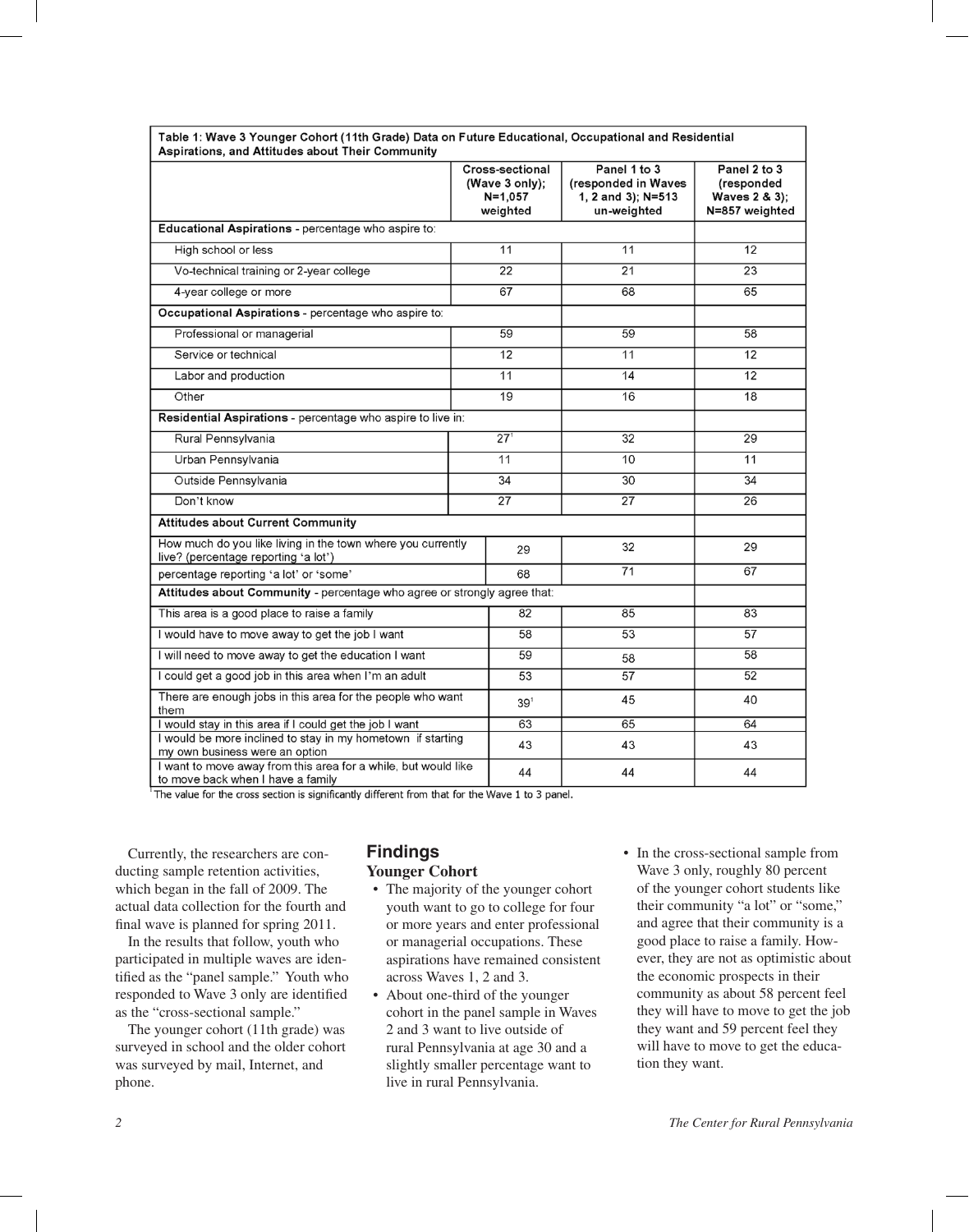| School (unweighted data)                                                             |                                                   |                                      |                               |  |  |  |
|--------------------------------------------------------------------------------------|---------------------------------------------------|--------------------------------------|-------------------------------|--|--|--|
|                                                                                      | Cross-<br>Sectional<br>(Wave 3 only)<br>$N = 244$ | Panel<br>(Waves 1 to<br>$2) N = 316$ | Panel (Waves<br>1 to 3) N=147 |  |  |  |
| Educational Aspirations - percentage who aspire to:                                  |                                                   |                                      |                               |  |  |  |
| High school or less                                                                  | 4                                                 | 3                                    | 2                             |  |  |  |
| Vocational-technical or 2 year college                                               | 18                                                | 22                                   | 4                             |  |  |  |
| 4 year college or more                                                               | 79                                                | 76                                   | 84                            |  |  |  |
| Don't know                                                                           | $\overline{\phantom{a}}$                          |                                      | -                             |  |  |  |
| Occupational Aspirations - percentage who aspire to:                                 |                                                   |                                      |                               |  |  |  |
| Professional and managerial                                                          | 67                                                | 62                                   | 71                            |  |  |  |
| Service and technical                                                                | 16                                                | 7                                    | 16                            |  |  |  |
| Labor and production                                                                 | 5                                                 | 3                                    | $\overline{2}$                |  |  |  |
| Other                                                                                | 12                                                | 26                                   | 11                            |  |  |  |
| Residential Aspirations - percentage who aspire to:                                  |                                                   |                                      |                               |  |  |  |
| Rural Pennsylvania                                                                   | 44                                                | 31                                   | 46                            |  |  |  |
| Urban Pennsylvania                                                                   | 14                                                | 9                                    | 12                            |  |  |  |
| Outside Pennsylvania                                                                 | 38                                                | 35                                   | 37                            |  |  |  |
| Don't know                                                                           | 4                                                 | 26                                   | 5                             |  |  |  |
| Current Residence - percentage living in same<br>community as 11 <sup>th</sup> grade | 55                                                |                                      | 51                            |  |  |  |

Table 2. Older Cohort Educational, Occupational and Residential Aspirations Three Years Past High

- From the Wave 3 cross-sectional sample, about 63 percent of students said they would stay in the community if they could get the job they wanted. About 43 percent would be more likely to stay in their community if they could start their own business. About 44 percent would like to move away for awhile but then return when they have a family.
- Youth who have aspirations to remain in the rural community have a more positive outlook on and more positive attitudes about their community overall, but have somewhat lower educational and career aspirations.
- Family plays a key role in encouraging higher educational aspirations. Strong parental support for higher educational goals, being in a twoparent family, being from a family that has adequate financial resources, having more educated parents, having parents that work full time, and having parents that volunteer in the community or at school all are

associated with higher educational aspirations of the younger cohort.

- Youth who keep their parents informed of where they are and whom they are with have higher educational aspirations than youth who more frequently go out without their parents' knowledge or who spend time with friends at their own home or a friend's home without an adult present.
- When examining change in aspirations of individuals in the younger cohort, the panel analysis indicates that residential aspirations are the least stable over time, educational aspirations are the most stable and occupational aspirations fall in the middle.

#### **Older Cohort**

- A majority of the older cohort is enrolled in post-secondary school 3 years past high school graduation. About 56 percent of these young adults combine school and work.
- Relatively few youth in the older

cohort feel they are ready for marriage. Instead, more than 80 percent indicate they would need to complete school, get a job and have money saved before starting a family.

- In general, the actual educational, work and residential experiences of the older cohort panel sample show they are mostly on-track to achieve their educational goals. The majority of those with college aspirations are in college, and even some of those without college aspirations are attending college.
- An analysis of change over time in the aspirations of the older cohort reveals mostly stable educational aspirations, with just over 80 percent having no change over the three waves of the study. Onethird of the sample with initially lower educational aspirations had changed them to college or more by Wave 3, while 6 percent with college or more aspirations in Wave 1 had aspirations of less than